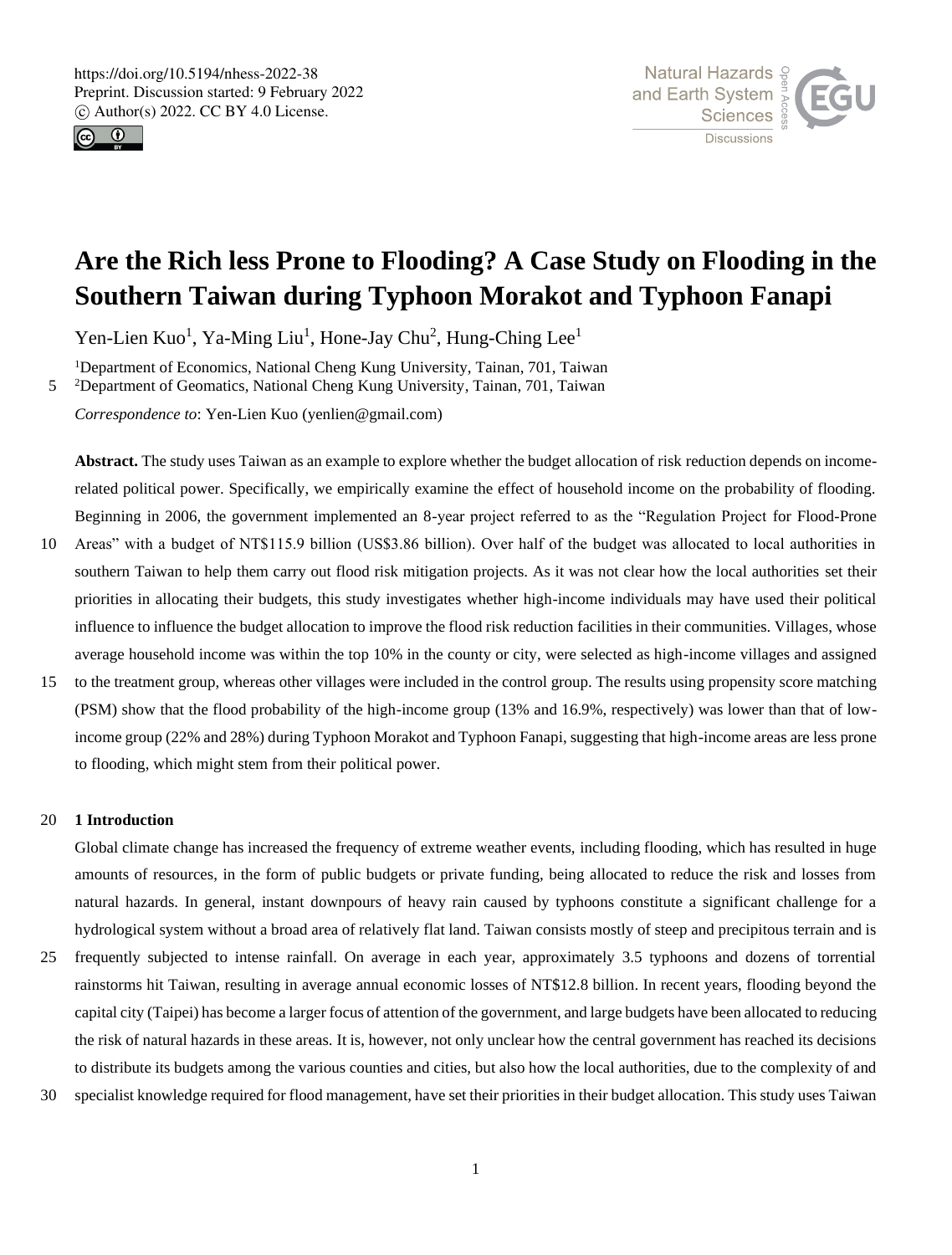



as an example to explore whether the allocation of budgets directed at risk reduction depends on income-related political power. Specifically, we empirically examine the effect of household income on the probability of flooding.

A recent study - Masiero and Santarossa (2021) - had found the occurrence of earthquakes affected the municipal elections. That effect may pass on the government budget allocation in a democratic regime by a certain mechanism. Previous

- 35 studies have used "rent-seeking theory" to study corruption and self-interest-seeking behaviors. Krueger (1974) defined "rentseeking" as seeking to gain economic rent or privileges by manipulating political processes through private resources at the expense of others' interests, e.g., through bribery. Orton and Rowlingson (2007) suggested that wealthy individuals would attempt to act based on their own self-interest by manipulating policy-making processes to shift the focus and benefits of a social welfare policy to themselves. By observing a historic example in Buenos Aires, Argentina in the 1580s, where rural
- 40 plots of land were randomly assigned to people, Rossi (2014) found that individuals who were assigned plots of land with higher values (i.e., more wealthy individuals) tended to subsequently gain more political success, thereby demonstrating a significantly positive correlation between income and political power.

Some studies have examined examples of inequality in public resource allocation. Tompkins et al. (2008) found that funds from drought foundations often fell into the hands of high-income households in north-eastern Brazil, that politicians 45 were inclined to pass short-term but more newsworthy legislation to win more votes, and that, as a result, much needed longterm drought management plans were not implemented in the affected areas. Rasch (2017) suggested that households with

- high income had, in fact, an adverse effect on the distribution of public resources. They would channel the benefits of public policies for their own self-interest. Adger (1999) observed that sea levees were only made available on coastlines of Vietnam inhabited by high-income households, whereas other inhabitants were not provided with adequate protection against disasters.
- 50 Although numerous studies, both theoretical and empirical, have demonstrated the link between political power and selfinterest-seeking behaviors, do such findings also apply to the planning of flood risk reduction measures? In other words, would the rich exercise their privilege and political power to gain an advantage in preventing flooding in their communities, eventually leading to the poor facing a different flood probability than that of the rich?
- In Taiwan, except for a few major rivers that are managed by the central government, the flood risk management of local 55 rivers is the responsibility of the respective local authorities. However, due to the low budgets, the flood risk management handled by the local authorities is usually far from satisfactory. Beginning in 2006, the Taiwanese government implemented an 8-year project referred to as the "Regulation Project for Flood-Prone Areas" (the "Project") with a budget of NT\$115.9 billion. The Project was provided with a special budget by the central government to help local authorities mitigate floods. Under the Project, the central government was, in principle, responsible for planning and carrying out the construction work 60 required by the Project. The local authorities could, however, opt to carry out the work themselves.
- 

The budget of the Project was mainly allocated to counties and cities in southern Taiwan. Tainan received the largest share, or an amount totaling almost NT\$24 billion, followed by Kaohsiung, Yunlin, Chiayi and Pingtung in that order. More than half of the total budget of the Project was provided to these southern parts of Taiwan. However, in terms of priority and accountability the budget's allocation is still not clear. For example, when a village became flooded, the cause of the flooding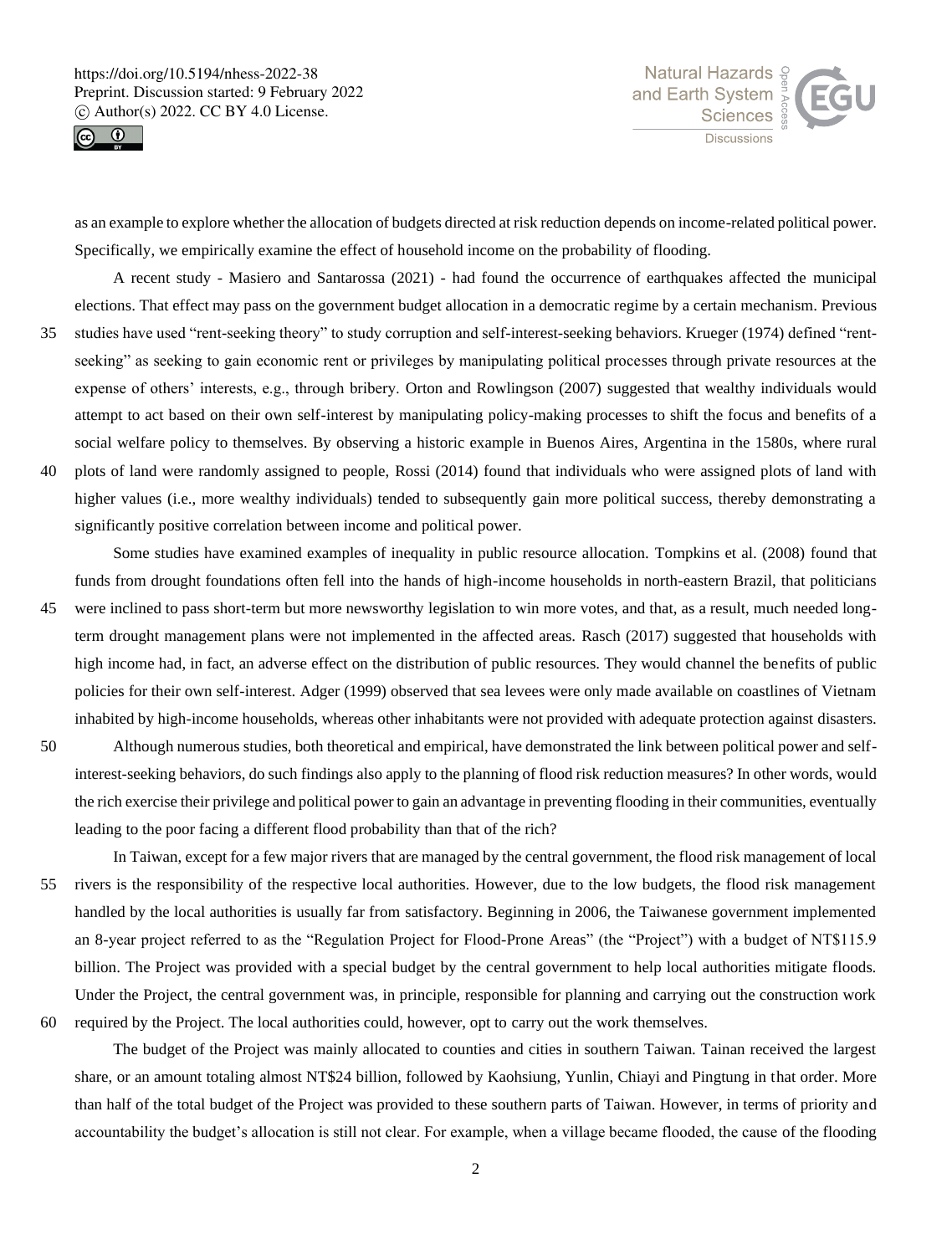



- 65 might not necessarily have originated in that village. In a democratic regime, as in Taiwan, the water management authority, whose budget is controlled by the legislature, decides on the final priority of public flood protection, regardless of whether at the central or city/county government level. Since the legislators are elected by votes that are mainly related to the populations of their electoral districts, it needs to be asked whether individuals with higher income use their political influence to gain an advantage in the budget allocation of the Project to reduce the flood risk in their communities when the effects of population 70 are controlled for.
	- This study analyzed the data on flooding caused by Typhoon Morakot in 2009 and Typhoon Fanapi in 2010 to gauge whether there has been any effect of the average household income of the villages on the flood risk reduction facilities implemented under the Project since 2006, because the construction of flood risk reduction facilities usually takes at least two years to complete. The factual summaries of the two Typhoons are reported in the Appendix. The remainder of this study is
- 75 organized as follows. Sections 2 and 3 describe the data and methodology used in this analysis. Section 4 represents the results, and Section 5 summarizes our findings.

# **2 Data**

The maps of the village territories and digital topography were obtained from an open government data platform to determine

- 80 the average elevation and the average slope of the villages from the information contained therein. The income data of the villages used in this study were taken from the "2006 Statistical Book of Audited Reported Personal Income for Income Tax" compiled by the Ministry of Finance, Taiwan. The reasons for selecting the data from 3 to 4 years prior to the Typhoons were twofold. Firstly, as flood protection measures usually took a while to complete, any influence of income on the construction of the infrastructure would not have been observed immediately. Secondly, this study investigates whether income would have
- 85 had any impact on flood probabilities and not the other way round as in the study conducted by Xiao (2011). In fact, whether the villages were flooded by the Typhoons would not have had any bearing on the average household income of the villages 3 or 4 years before they struck.

The Social, Economic and Geographical Information Services (SEGIS) platform of the Ministry of Interior provides data on population and house prices. Because data on the sold prices of houses and house sales in remote areas were either not

- 90 available or there was very little provided on the SEGIS platform either during or before 2012, data on house prices were obtained from sold house prices for the years from 2013 to 2017 and then adjusted by the house price indices to arrive at the weighted average house prices of the villages. Sold house prices published on the SEGIS platform cover the sold prices of 11 types of properties, ranging from traditional apartment buildings (without elevators), shops, commercial buildings, residential buildings, townhouses, high-rise apartment buildings (with elevators), suites, factories, factory offices, farmhouses and
- 95 warehouses. Because this study focused on flooding in southern Taiwan, where traditional apartment buildings (without elevators) and townhouses were the two main types of building structures, of which townhouses were more susceptible to flooding, the weighted average sold prices of townhouses were used in this study.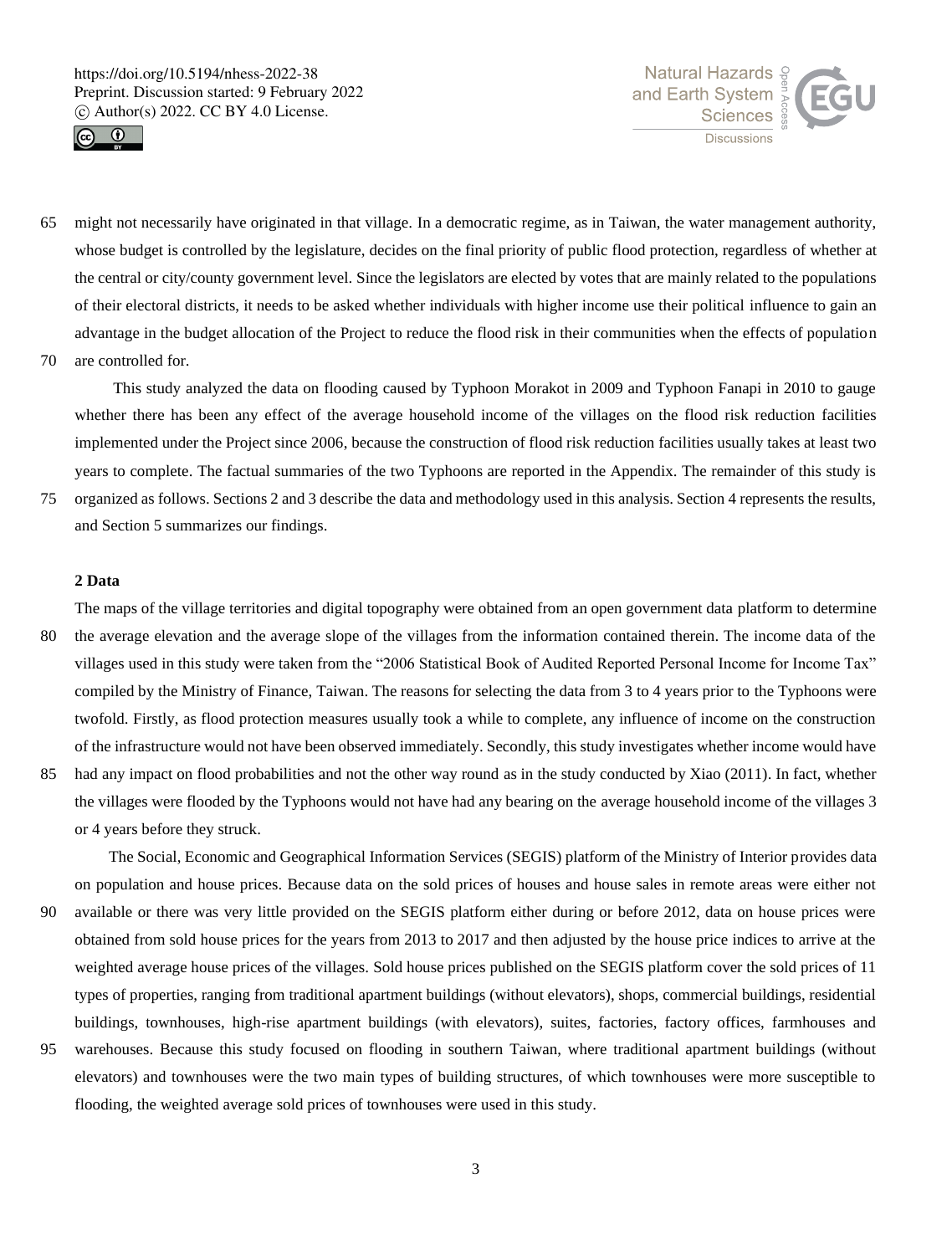Pingtung, Kaohsiung and Tainan were adopted in this study.





Data on rainfall were obtained from the integrated radar-gauge rainfall estimation, KRID, at the National Science and Technology Center for Disaster Reduction (NCDR). It was the raster data for a 1.25km<sup>2</sup> grid. The major flooding caused by 100 Typhoon Morakot occurred on 8 and 9 August 2009, and that resulting from Typhoon Fanapi on 18 and 19 September 2010. The total rainfall during each Typhoon in the respective two-day period was calculated by using the inverse distance weighted (IDW) interpolation and zonal statistics in the ArcGIS to obtain the average total rainfall for each village.

Data on flooded locations due to Typhoon Morakot and Typhoon Fanapi were obtained from the Disaster Event Records published by the NCDR in Taiwan. Floods caused by Typhoon Fanapi were concentrated in the three southern regions of 105 Taiwan, namely, Pingtung, Kaohsiung and Tainan. While the floods caused by Typhoon Morakot were also concentrated in southern Taiwan, they were more widespread and also affected parts of central and northern Taiwan, namely, Miaoli, Hsinchu and Keelung. In order to calculate the probability of being flooded in both typhoons, 2,074 valid samples (all villages) in

#### 110 **3. Methodology**

Whether a disaster may strike and its potential impacts are determined by many factors. A traditional risk assessment model was adopted. First, a "hazard" refers to the severity of an impact that a hazard itself may bring and is not attributable to human behavior, e.g., the intensity of rainfall of a typhoon. Second, "exposure" refers to the population or properties that may be exposed to a hazard, e.g., if a typhoon hits a more densely populated area, it will result in more losses. Third, "vulnerability"

115 refers to all other factors that may affect the eventual impact of a typhoon. There are two categories of vulnerability: the physical/environmental vulnerability, and the socioeconomic vulnerability. The former refers to the physical environments of hazard-affected areas, e.g., the natural terrain in the areas affected, whereas the latter encompasses age, gender, ethnicity, income, and so on. This model had been adopted to access various risk, such as seismic risk in Taiwan (Lin et al., 2015).

For the purposes of this study, whether a village was flooded was the dependent variable. If a village was flooded, the 120 dependent variable's value would be 1, otherwise 0. The independent variables selected in this study were as follows:

- 1. Population: The population exposed in an area is an important variable in a risk assessment model. This study used population data for 2009 and 2010, when Typhoon Morakot and Typhoon Fanapi impacted Taiwan, respectively. We assume that the more populated the area, the higher the priority it would be given on the list of flood risk reduction facilities, because government leaders in a democratic society are concerned with their election campaigns, and hence 125 these areas should be less prone to flooding.
- 
- 2. House price: The house price is an important factor in the probability of flooding (Felsenstein and Lichter, 2014; Hudson et al., 2014). The higher the average house price of a village, the less likely that it will be flooded.
- 3. Maximum hourly rainfall: Maximum hourly rainfall is a proxy for the rainfall intensity.
- 4. Total rainfall: Total (accumulated) rainfall during a typhoon is one of the factors contributing to a flood hazard. Typhoon
- 130 Morakot lasted 6 days in total from 5 to 10 August 2009. The heaviest rainfall and most severe flooding during Typhoon Morakot and Typhoon Fanapi occurred on 8 and 9 August 2009 and 18 and 19 September 2010, respectively. This study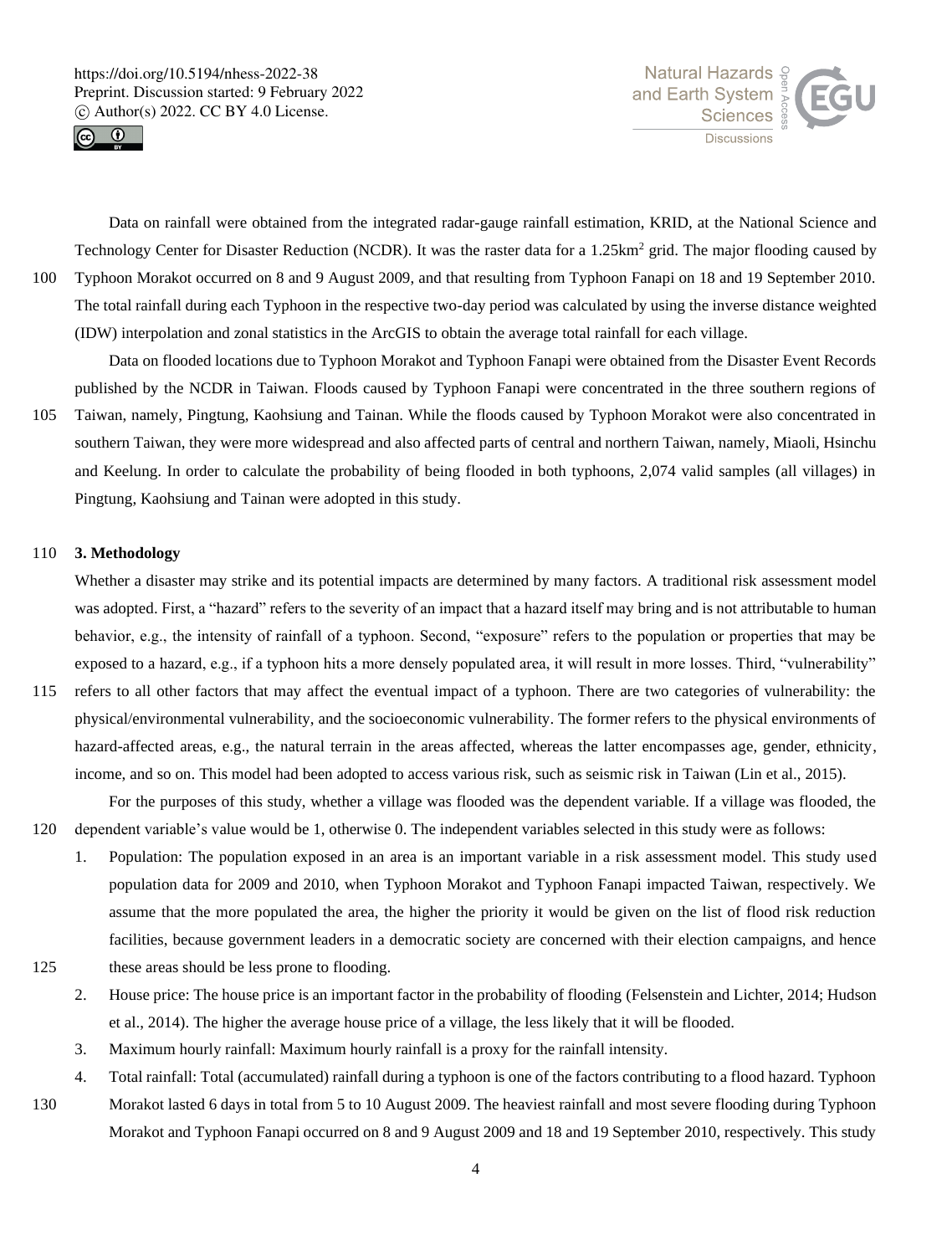



thus uses the total rainfall of the villages for Typhoon Morakot and Typhoon Fanapi during these respective two-day periods.<sup>1</sup>

- 5. Elevation: The higher the elevation and the steeper the slope, the less likely that flooding will occur. Thus, this study 135 selected elevation to measure environmental vulnerability.
- 6. Income: Income was used to reflect socioeconomic vulnerability. Piketty (2015) suggested that the "rich" could be defined as individuals within the top 10% or 1% in terms of earnings in a community. If the samples had solely been based on those within the top 1% of earnings, this would have resulted in very small samples in this study. Therefore, those individuals within the top 10% in terms of earnings were used in this study. If the average household income of a 140 village was found to be within the top 10% in the relevant county or city, these villages belong to high-income (treatment)
- 

group.

 $<sup>1</sup>$  Maximum hourly rainfall and total rainfall exhibited severe multicollinearity in the case of Typhoon Fanapi. However, this</sup> was absent in Typhoon Morakot. To further control the rain elements in this study, both maximum hourly rainfall and total rainfall variables were used in this study.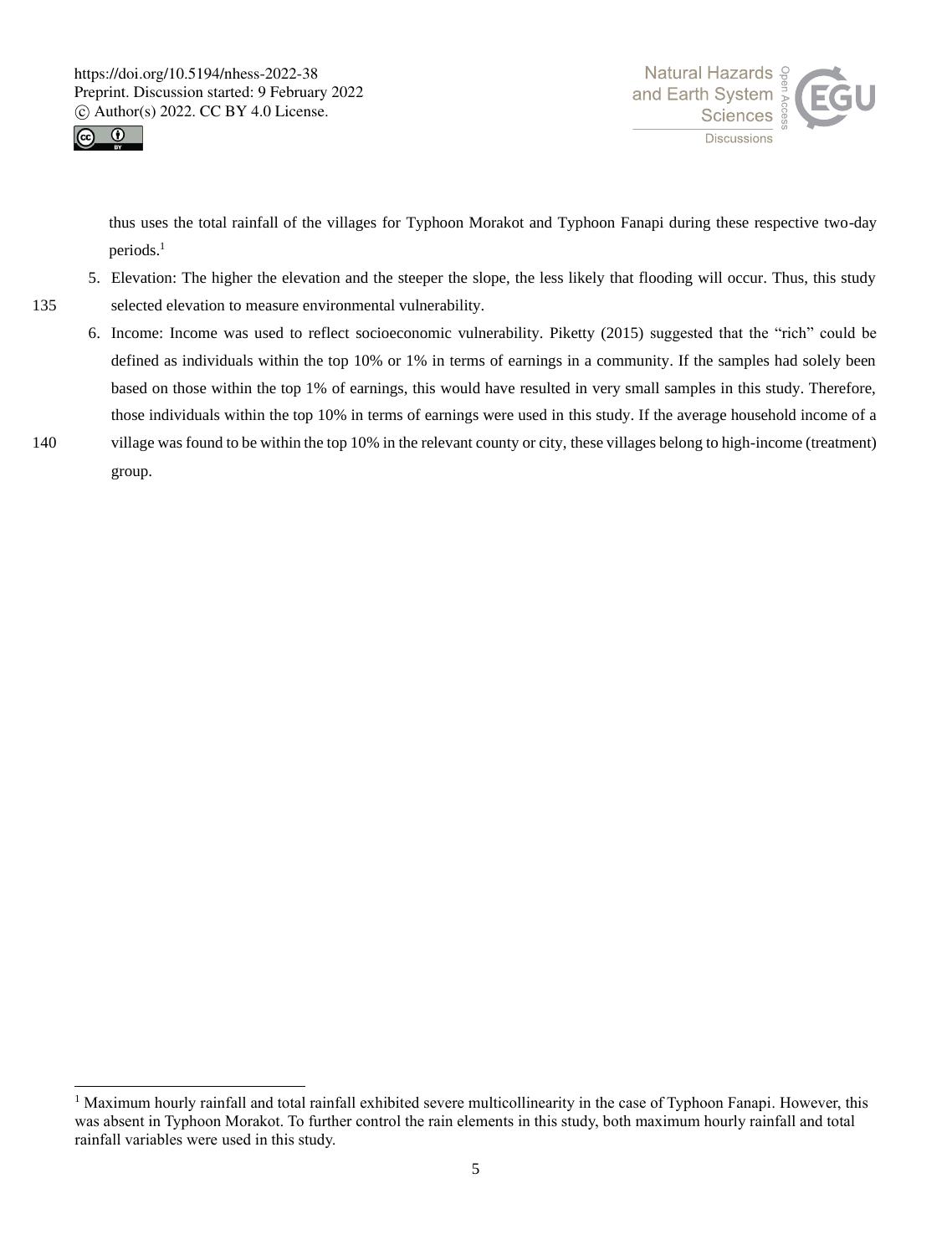



**Table 1** summarizes the descriptions of the variables used in this study.

| <b>Variables</b>      | <b>Detail</b>                                       | Year    |           | <b>Expected</b><br>Impact |  |
|-----------------------|-----------------------------------------------------|---------|-----------|---------------------------|--|
| <b>Typhoon</b>        |                                                     | Morakot | Fanapi    |                           |  |
| Dependent             |                                                     |         |           |                           |  |
| <b>Variable</b>       |                                                     |         |           |                           |  |
| Flooding              | Nominal variable: "1" for villages flooded by the   | 2009    | 2010      |                           |  |
|                       | Typhoon and "0" for non-flooded villages.           |         |           |                           |  |
| Independent           |                                                     |         |           |                           |  |
| <b>Variables</b>      |                                                     |         |           |                           |  |
| Population            | The population of the villages in the year of the   | 2009    | 2010      | $(-)$                     |  |
|                       | Typhoon. It was assumed that the government         |         |           |                           |  |
|                       | would prioritize more densely populated villages    |         |           |                           |  |
|                       | over others so far as election campaigns were       |         |           |                           |  |
|                       | concerned.                                          |         |           |                           |  |
| House Price           | The weighted average sold prices of townhouses      |         | 2013~2017 | $(-)$                     |  |
|                       | in the villages from 2013 to 2017 as adjusted by    |         |           |                           |  |
|                       | house price indices.                                |         |           |                           |  |
| Maximum Hourly        | The maximum hourly rainfall in the villages         | 2009    | 2010      | $(+)$                     |  |
| Rainfall              | recorded during the Typhoon                         |         |           |                           |  |
| <b>Total Rainfall</b> | The total rainfall in the villages recorded during  |         | 2010      | $(+)$                     |  |
|                       | each Typhoon                                        |         |           |                           |  |
| Elevation             | The average elevation of the villages               | 2013    |           | $(-)$                     |  |
| Income                | Nominal variable: "1" for villages, whose average   |         | 2006      | $(-)$                     |  |
|                       | household income was in the top 10% in the          |         |           |                           |  |
|                       | relevant county/city, and "0" for other villages in |         |           |                           |  |
|                       | the same county/city.                               |         |           |                           |  |

145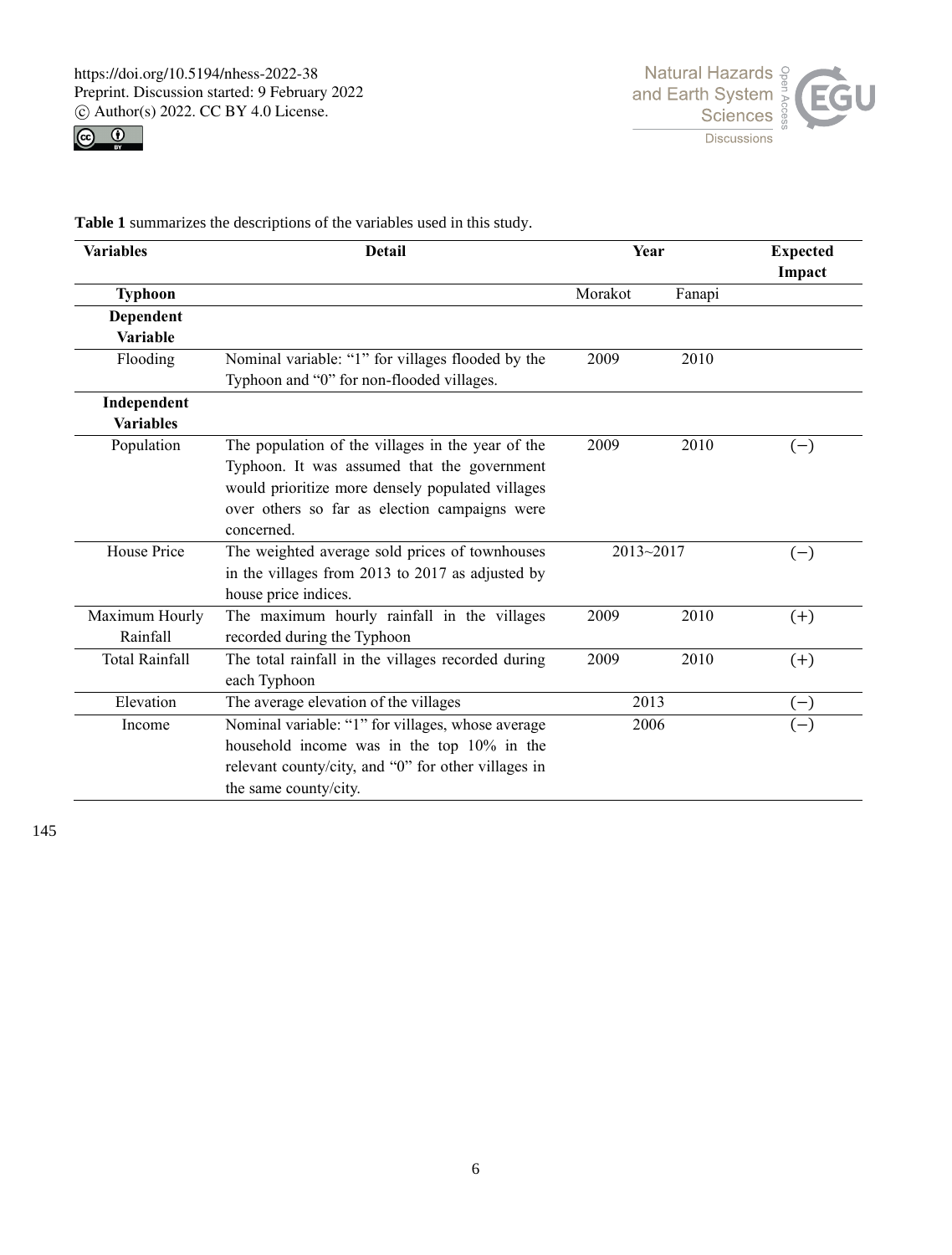



This study used the logistic regression model and the propensity score matching (PSM) method to estimate the flood probability. PSM had been adopted to control factors affecting flood probability including hazards, exposure and physical vulnerability when comparing household flood damage mitigation measures (Hudson et al., 2014). This study followed the

150 same theory. The hazard (rain), exposure (population), and vulnerabilities (elevation and house price) were included as confounding variables when analyze the effect of income on flood probability. The empirical model for whether a village flooded during Typhoon Morakot or Fanapi is specified as follows:

> $F_i = \alpha_i + \beta_1 Pop_i + \beta_2 H\_Price_i + \beta_3 T\_Rain_i + \beta_4 Max\_Rain_i + \beta_5 Ele_i + \beta_6 Inc_i + \varepsilon_i$ (1)

- 155 where *i* represents the village, *Pop* denotes the population of the village, *H\_Price* denotes the index of the house price of the village, *T\_Rain* denotes the total rainfall of the village during typhoons, *Max\_Rain* denotes the maximum hourly rainfall of the village during typhoons, *Ele* denotes the elevation of the village, *Inc* denotes whether the village belongs to the top 10% of villages in terms of income in a city/county, and ε represents the residual error term.
- Propensity scores were calculated through pre-determined confounding variables to find matching units and to assign 160 units with propensity scores similar to those of the treatment group to the control group (Rosenbaum and Rubin, 1983). Therefore, the effects caused by the confounding variables could be controlled and the treatment effect could be estimated. The first step in the propensity score matching (PMS) method taken in our study was to decide a method for unit matching. The propensity of a village for being flooded was expressed as:

165 
$$
PF_i = \alpha_i + \beta_1 Pop_i + \beta_2 H\_Price_i + \beta_3 T\_Rain_i + \beta_4 Max\_Rain_i + \beta_5 Ele_i + \vartheta_i \tag{2}
$$

The definitions of these variables are the same as those for Equation (1). The residual error term  $\varepsilon$  is assumed to have a logistic distribution. PF is an index of the similarity of villages concerning those characteristics in Equation (2). It can be adopted to choose villages with similar characteristics apart from income. The 1:1 nearest neighbor matching method is used in this study, 170 i.e. the same quantity of observations from each control and treatment group are selected for matching purposes.

The descriptive statistics of the variables for the two typhoons are shown in Table 2. The elevation of the villages is the same for each of these two years. One may be concerned that rich people may move, resulting in lower average income in the flooded area (Smith et al., 2006). We obtained income data for 2006 and 2016 to calculate the income growth rate of the villages. We selected the income of villages flooded by both Typhoons and those not flooded by either from 2,074 available

175 observations, in order to compare the income growth rates of the flooded and non-flooded villages. The results shown in Table 3 suggest that there is no obvious difference in the income growth rates between the flooded and non-flooded villages. Assuming that the earning ability of any household in the flooded villages is associated with the level of their original income, this result could indicate that the rich did not move away and the poor did not move into the affected villages. In the long term, the income of the affected villages did not decrease after the Typhoons in Taiwan, unlike the research results obtained in a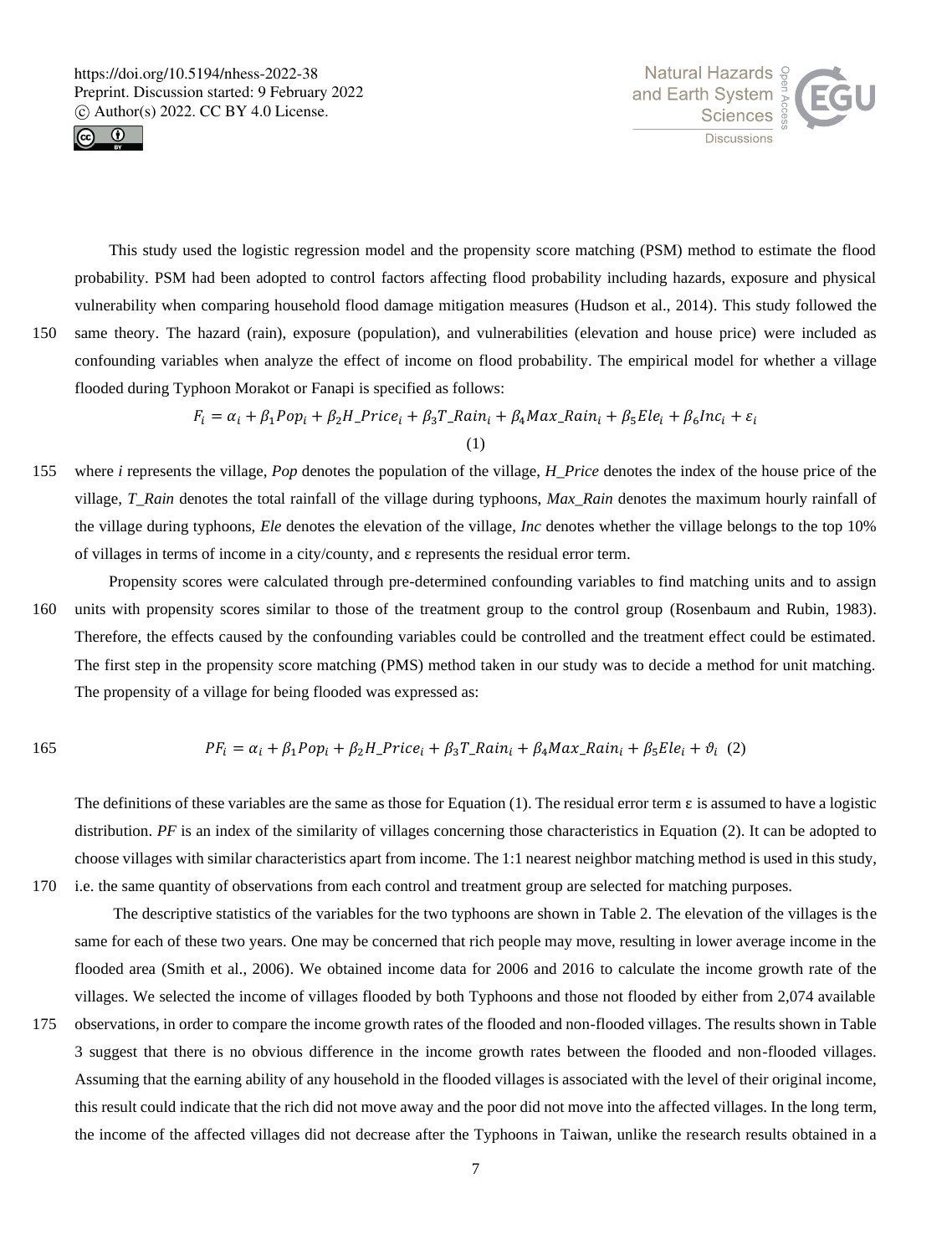



180 case study in the USA (Smith et al., 2006). Apart from that study in the USA, it was found that flooding has no long-term direct impact on population growth either (Husby et al., 2014). As flooding does not seem to be a significant factor affecting income and the relocation of the residents of the flooded villages in Taiwan, the potential bias caused by the residential sorting appears to be very limited in this study.

**Table 2** Summary statistics of variables

| <b>Typhoon Morakot Sample size: 2074</b> |          |           |           |          |  |  |  |
|------------------------------------------|----------|-----------|-----------|----------|--|--|--|
|                                          | Mean     | Std. Dev. | Max.      | Min.     |  |  |  |
| Flood Probability                        | 0.3351   | 0.4721    | 1         | $\Omega$ |  |  |  |
| <b>Village Population</b>                | 2647.8   | 2476.6    | 38982     | 120      |  |  |  |
| House Price (NT\$ per Ping)              | 119562.4 | 55286.2   | 391400.1  | 21963.9  |  |  |  |
| Max. H. Rainfall (mm)                    | 62.9045  | 13.4580   | 114.4584  | 31.6653  |  |  |  |
| Total Rainfall (mm)                      | 679.4306 | 166.2727  | 1742.2170 | 311.1189 |  |  |  |
| Elevation (m)                            | 58.62926 | 157.3282  | 2273.06   | 0.7331   |  |  |  |
| Household Income $(10^3 \text{ NT}\$)$   | 691.8264 | 161.5832  | 2089      | 381      |  |  |  |
| Typhoon Fanapi Sample size: 2074         |          |           |           |          |  |  |  |
| Min.<br>Std. Dev.<br>Max.<br>Mean        |          |           |           |          |  |  |  |
| <b>Flood Probability</b>                 | 0.2777   | 0.4480    | 1         | $\theta$ |  |  |  |
| Village Population                       | 2644.2   | 2514.1    | 39640     | 121      |  |  |  |
| House Price (NT\$ per <i>ping</i> †)     | 119562.4 | 55286.2   | 391400.1  | 21963.9  |  |  |  |
| Max. H. Rainfall (mm)                    | 57.6140  | 19.4350   | 120.4116  | 12.1104  |  |  |  |
| Total Rainfall (mm)                      | 367.5439 | 166.8045  | 889.4242  | 47.9751  |  |  |  |
| Elevation (m)                            | 58.62926 | 157.3282  | 2273.06   | 0.7331   |  |  |  |
| Household Income $(10^3 \text{ NT}\$)$   | 691.8264 | 161.5832  | 2089      | 381      |  |  |  |

185 Note: †Areas in Taiwan are often measured in *pings*. One *ping* is equal to 3.30579 m<sup>2</sup>.

**Table 3** Differences in income growth rates between flooded and non-flooded areas

| <b>Income Growth Rate</b> |                        |                       |                   |                |  |  |
|---------------------------|------------------------|-----------------------|-------------------|----------------|--|--|
|                           | <b>Flooded by both</b> | Not flooded by either | <b>Difference</b> | <b>T</b> Value |  |  |
|                           | Typhoons $(n=261)$     | Typhoon $(n=1063)$    |                   |                |  |  |
| <b>Growth Rate</b>        | 12.60%                 | 12.19%                | $-0.41\%$         | $-0.4408$      |  |  |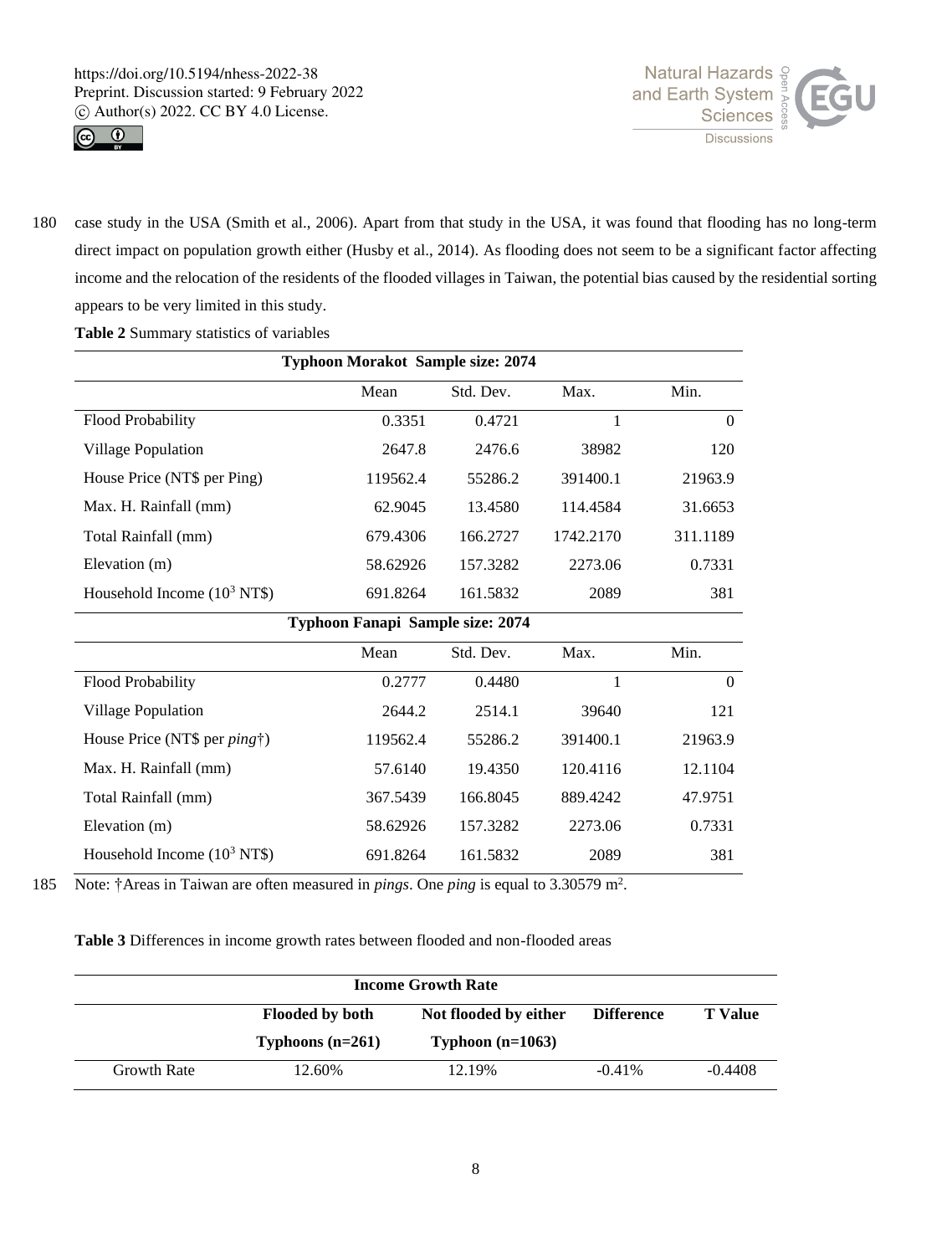



## **4. Empirical results**

190 In this section, the first subsection describes the results of the logistic regression as to whether villages were flooded during the two typhoons. The second subsection describes the results of the propensity score matching (PSM).

# **(1) Logistic regression**

The logistic regression results are shown in Table 4. Total rainfall had a significant positive effect on the flooding probability and elevation had a significant negative effect on the flooding probability in the cases of both Typhoon Morakot and Typhoon 195 Fanapi. These results were consistent with our expectations. Maximum hourly rainfall had a significant positive effect on the flooding probability in the case of Typhoon Fanapi, but not in the case of Typhoon Morakot. The population of the villages had a significant positive impact on the flooding probability, contrary to our expectations. One possible reason for this could be that the flooding data was collected from self-reported data, and, therefore, the larger the population, the more likely it was that flood incidents were reported. House prices had a significant negative impact on flooding, which was in line with the

200 findings in the literature (Kousky, 2010; Bin and Polasky, 2004). Income, the key variable in this study, had a significant negative effect on the probability of flooding, which was consistent with our expectations.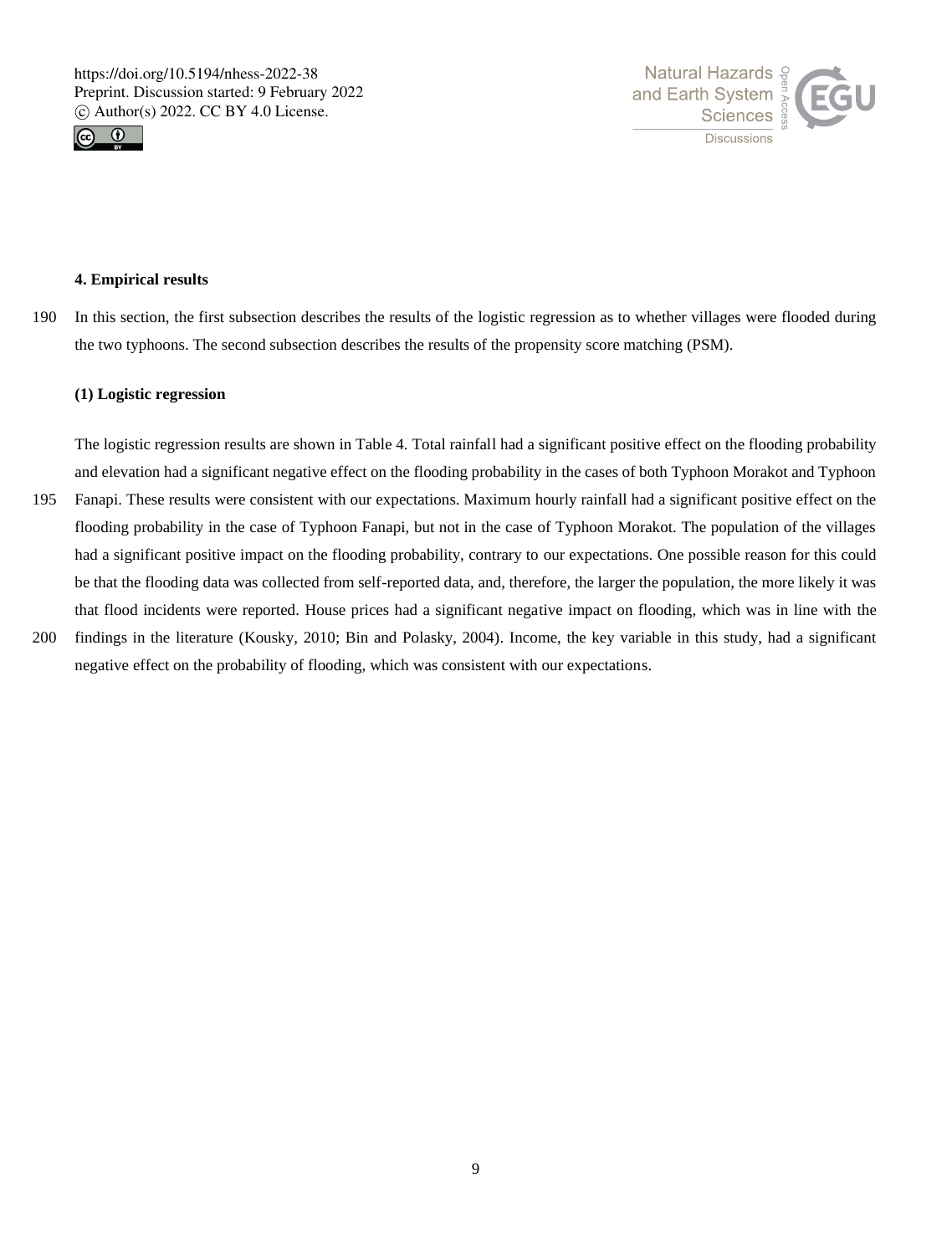



**Table 4** Logistic regression results

| Sample size= $2074 \cdot Top 10\%$ income = 1 |                  |                  |  |  |
|-----------------------------------------------|------------------|------------------|--|--|
| <b>Variables</b>                              | <b>Morakot</b>   | Fanapi           |  |  |
| Population                                    | $0.000079$ ***   | $0.0000775$ ***  |  |  |
|                                               | (.0000231)       | (0.0000243)      |  |  |
| House Price                                   | $-0.0000169$ *** | $-0.0000068$ *** |  |  |
| (NT\$ per $ping$ )                            | (0.0000014)      | $(-.0000012)$    |  |  |
| Max. Hourly Rainfall (mm)                     | $-.0005572$      | $0.0163683*$     |  |  |
|                                               | (.00534)         | (0.0063905)      |  |  |
| Total Rainfall (mm)                           | $0.0042395$ ***  | $0.0065651$ ***  |  |  |
|                                               | (0.000749)       | (0.0007598)      |  |  |
| Elevation (m)                                 | $-0.0436608$ *** | $-0.0224764$ *** |  |  |
|                                               | (0.0038467)      | (0.0030573)      |  |  |
| Income (top $10\%$ )                          | $-0.7015498$ *** | $-0.7858783$ *** |  |  |
|                                               | (0.227194)       | (0.2220299)      |  |  |

**Note: Statistical significance (\*P<0.1** ,**\*\*P<0.05**,**\*\*\* P<0.01)**

# 205 **(2) Propensity score matching (PSM)**

Although the distribution of rainfall is truly exogenous, the distribution of high-income villages could still be correlated with elevation and house prices. In order to ensure that the treatment effect of high income was random, the propensity score matching method was adopted to find villages with similar characteristics apart from income. Figure 1 (a) and (b) shows the histograms for the propensity scores after matching. Despite its skewed distribution, there are ample overlaps between the

210 treated and the control group implying that the matching has successfully retained adequate samples to avoid attrition bias from the cases of off-support. Figure 1 (c) and (d) shows that after matching, the standard percentage of bias across covariates has been reduced to near zero.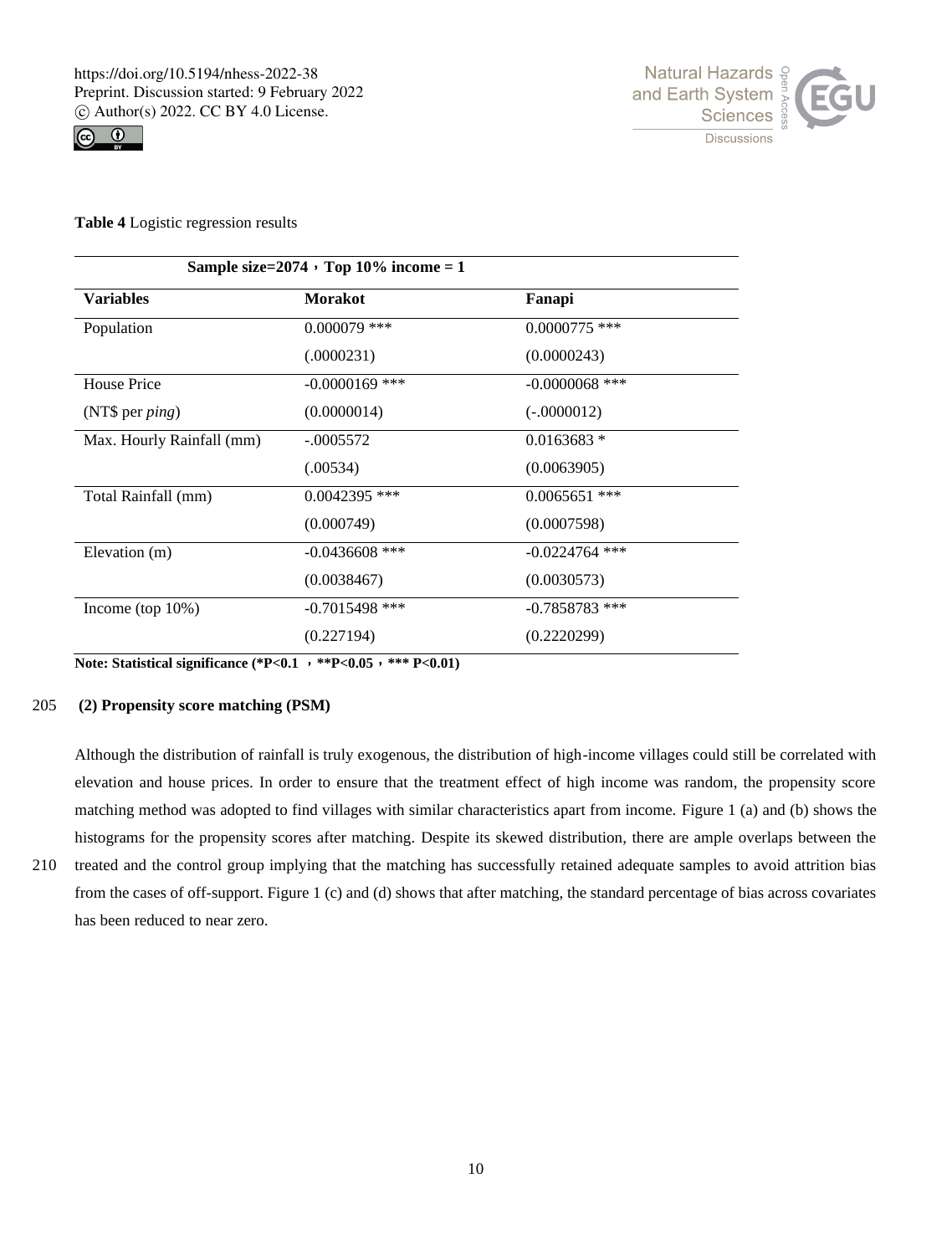







Table 5 shows the characteristics of the 207 village samples in each treatment and control group for Typhoon Morakot after matching. The mean of the flood probability of the treatment group was 13.53%, which was much lower than the 24.64% for the control group. The average populations of the treatment and control groups were 3,554 and 3,537, respectively. The 225 average house price of the treatment group was NT\$176,196 per *ping*, close to the NT\$175,866 for the control group.<sup>2</sup> The average maximum hourly rainfall was 66.1mm for the treatment group, close to the 64.2mm for the control group. The average

total rainfall was 653.5mm for the treatment group, and close to 645.5mm for the control group. The average elevation for the

<sup>&</sup>lt;sup>2</sup> One *ping* is equal to  $3.30579$  m<sup>2</sup>.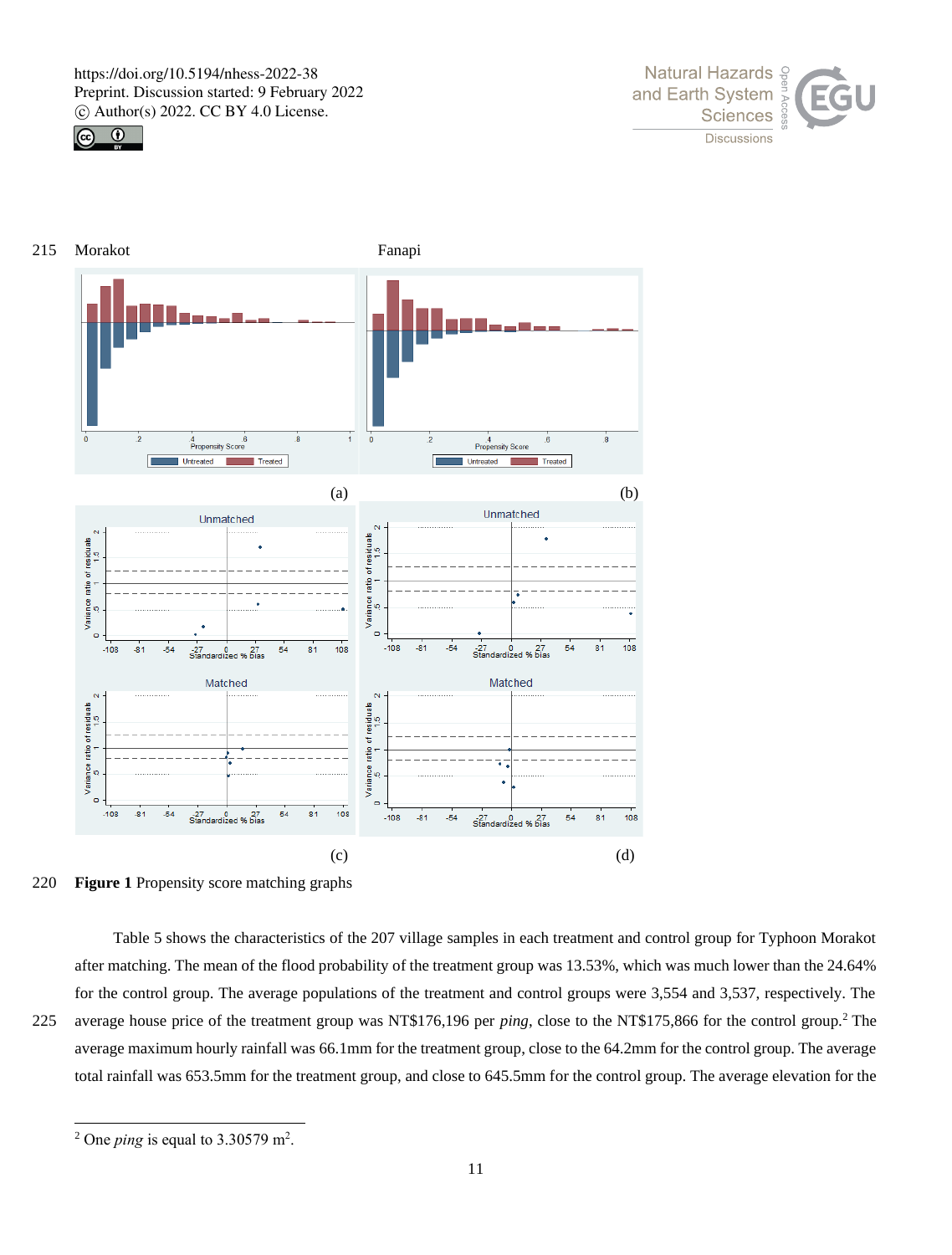



treatment group was 28.2m above sea level, close to the 26.5m for the control group. After using propensity score matching, the characteristics of the villages in the treatment and control groups became very similar. The average household income of 230 the treatment group was NT\$1,025,000 per household, higher than the NT\$735,000 for the control group.

| Typhoon Morakot (207 observed values for each treatment and control group) |          |                |         |                |          |                |                  |                |
|----------------------------------------------------------------------------|----------|----------------|---------|----------------|----------|----------------|------------------|----------------|
|                                                                            |          | <b>Mean</b>    |         | S.D.           |          | Max.           | Mini.            |                |
|                                                                            | Trt.     | <b>Control</b> | Trt.    | <b>Control</b> | Trt.     | <b>Control</b> | Trt.             | <b>Control</b> |
|                                                                            | Group    | Group          | Group   | Group          | Group    | Group          | Group            | Group          |
| Flood                                                                      | 0.1353   | 0.2464         | 0.3428  | 0.4319         | 1        | $\mathbf{1}$   | $\boldsymbol{0}$ | $\theta$       |
| Probability                                                                |          |                |         |                |          |                |                  |                |
| Village                                                                    | 3554.2   | 3537.1         | 3453.9  | 4093.1         | 29452    | 38982          | 219              | 395            |
| Population                                                                 |          |                |         |                |          |                |                  |                |
| House Price                                                                | 176196.2 | 175866.3       | 61831.5 | 60904.7        | 391400.1 | 341835.4       | 52173.1          | 47449.0        |
| Max. H.                                                                    | 66.0997  | 64.2174        | 10.2845 | 10.9371        | 88.3391  | 97.8864        | 45.2654          | 44.8524        |
| Rainfall                                                                   |          |                |         |                |          |                |                  |                |
| Total                                                                      | 653.4965 | 645.4790       | 70.8059 | 89.1945        | 1067.495 | 979.7900       | 444.2594         | 422.6498       |
| Rainfall                                                                   |          |                |         |                |          |                |                  |                |
| Elevation                                                                  | 28.2068  | 26.4997        | 14.4969 | 16.1168        | 147.3107 | 132.4810       | 6.5947           | 6.7068         |
| (meters)                                                                   |          |                |         |                |          |                |                  |                |
| Household                                                                  | 1025.2   | 735.2          | 207.6   | 108.4          | 2089     | 932            | 730              | 438            |
| Income                                                                     |          |                |         |                |          |                |                  |                |

**Table 5** Descriptive statistics of the Typhoon Morakot samples (after propensity score matching (PSM))

Table 6 shows the characteristics of the 207 village samples in each treatment and control group for Typhoon Fanapi. 235 The mean of the flood probability of the treatment group was 16.91%, which was much lower than the 33.82% for the control group. The average populations for the treatment and control groups were 3,426 and 3,493, respectively. The average house price for the treatment group was NT\$175,164 per *ping*, almost equal to the NT\$174,659 for the control group. The average maximum hourly rainfall was 58mm for the treatment group, almost equal to the 58.9mm for the control group. The average total rainfall was 377mm for the treatment group, slightly lower than the 393.3mm for the control group. The average elevation 240 for the treatment group was 28m above sea level, slightly higher than the 26.3m for the control group. Therefore, after the

propensity score matching, the characteristics of the villages in the treatment and control groups became very similar. The average household income for the treatment group was NT\$1,023,000 per household, which was higher than the NT\$735,000 for the control group.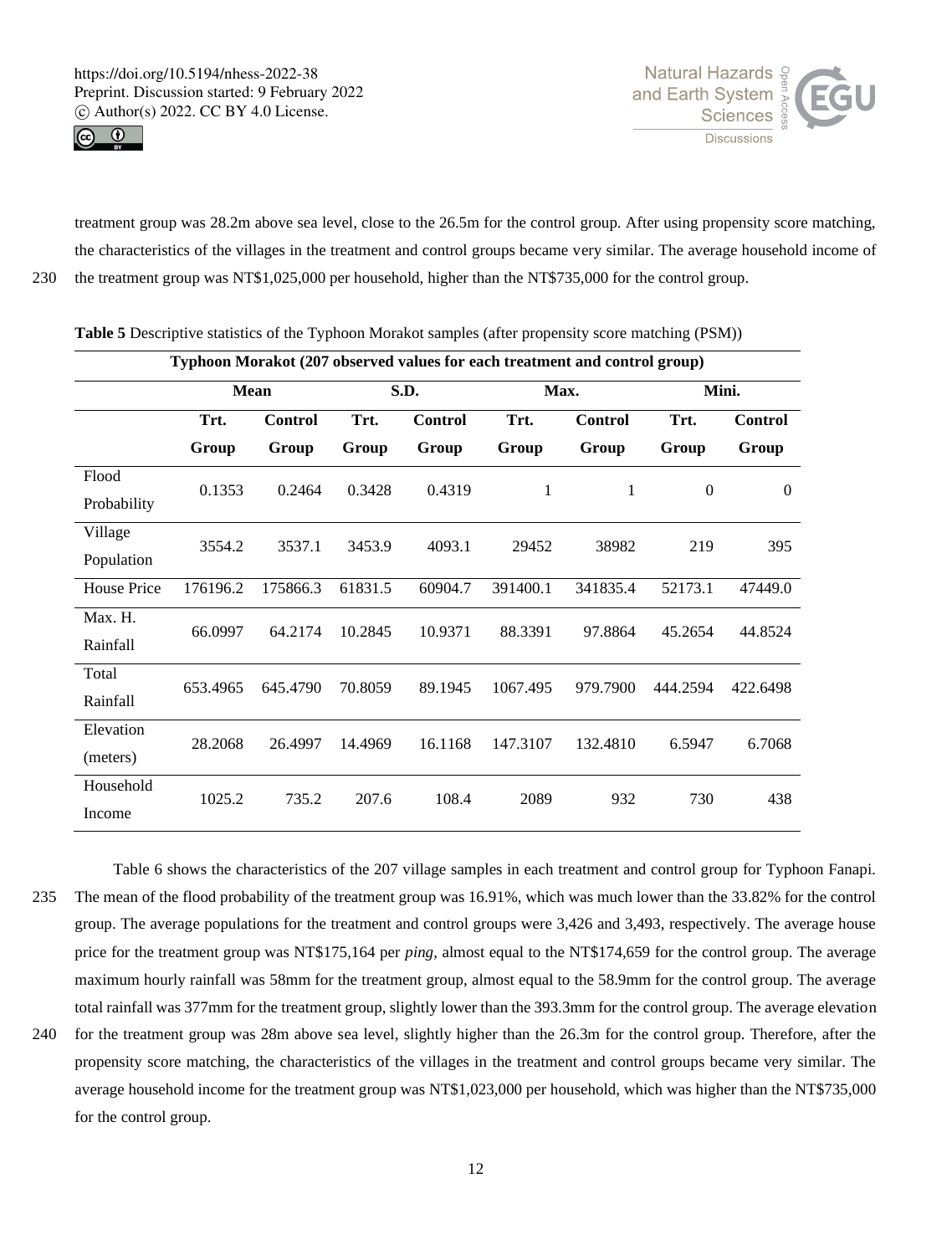



|  |  | 245 Table 6 Descriptive statistics of the Typhoon Fanapi samples (after the propensity score matching (PSM)) |  |  |  |  |
|--|--|--------------------------------------------------------------------------------------------------------------|--|--|--|--|
|--|--|--------------------------------------------------------------------------------------------------------------|--|--|--|--|

|             | Typhoon Fanapi (207 observed values for each treatment and control group) |                |          |                |          |              |              |                |
|-------------|---------------------------------------------------------------------------|----------------|----------|----------------|----------|--------------|--------------|----------------|
|             | <b>Mean</b>                                                               |                | S.D.     |                | Max.     |              | Mini.        |                |
|             | Trt.                                                                      | <b>Control</b> | Trt.     | <b>Control</b> | Trt.     | Control      | Trt.         | <b>Control</b> |
|             | Group                                                                     | Group          | Group    | Group          | Group    | Group        | Group        | Group          |
| Flood       | 0.1691                                                                    | 0.3430         | 0.3757   | 0.0469         | 1        | $\mathbf{1}$ | $\mathbf{0}$ | $\mathbf{0}$   |
| Probability |                                                                           |                |          |                |          |              |              |                |
| Village     | 3426.3                                                                    | 3493.7         | 3009.1   | 4620.4         | 24356    | 39640        | 202          | 406            |
| Population  |                                                                           |                |          |                |          |              |              |                |
| House       | 175164.7                                                                  | 174659.0       | 61984.3  | 60494.7        | 391400.1 | 341835.4     | 52173.1      | 51085.7        |
| Price       |                                                                           |                |          |                |          |              |              |                |
| Max. H.     | 58.0469                                                                   | 58.9436        | 15.2987  | 17.8320        | 111.6155 | 120.4116     | 22.8115      | 19.6113        |
| Rainfall    |                                                                           |                |          |                |          |              |              |                |
| Total       | 377.0194                                                                  | 393.2966       | 144.7007 | 138.2058       | 727.6195 | 723.0698     | 129.6320     | 97.1310        |
| Rainfall    |                                                                           |                |          |                |          |              |              |                |
| Elevation   | 28.1308                                                                   | 26.3159        | 14.5563  | 28.0940        | 147.3107 | 345.7311     | 6.5947       | 3.3753         |
| (meters)    |                                                                           |                |          |                |          |              |              |                |
| Household   | 1023.1                                                                    | 734.6          | 209.2    | 113.5          | 2089     | 1083         | 650          | 478            |
| Income      |                                                                           |                |          |                |          |              |              |                |

Rubin's B and Rubin's R were also adopted to check the balance of matching. Rubin's B was 21.6 and Rubin's R was 1.08 after applying propensity score matching to the observations for Typhoon Morakot; and Rubin's B was 17.4 and Rubin's R was 1.23 for the observations for Typhoon Fanapi. Rubin (2001) recommended that B be less than 25 and that R be between 250 0.5 and 2 for the observations to be considered to be sufficiently balanced.

As shown in Table 7, the probabilities of flooding for the control groups for Typhoon Morakot and Typhoon Fanapi were 24.6% and 34.3%, respectively, while those for the treatment group were 13.5% and 16.9%, implying that the treatment effect of income reduced the flooding probabilities of Typhoon Morakot and Typhoon Fanapi by 11% and 17%, respectively.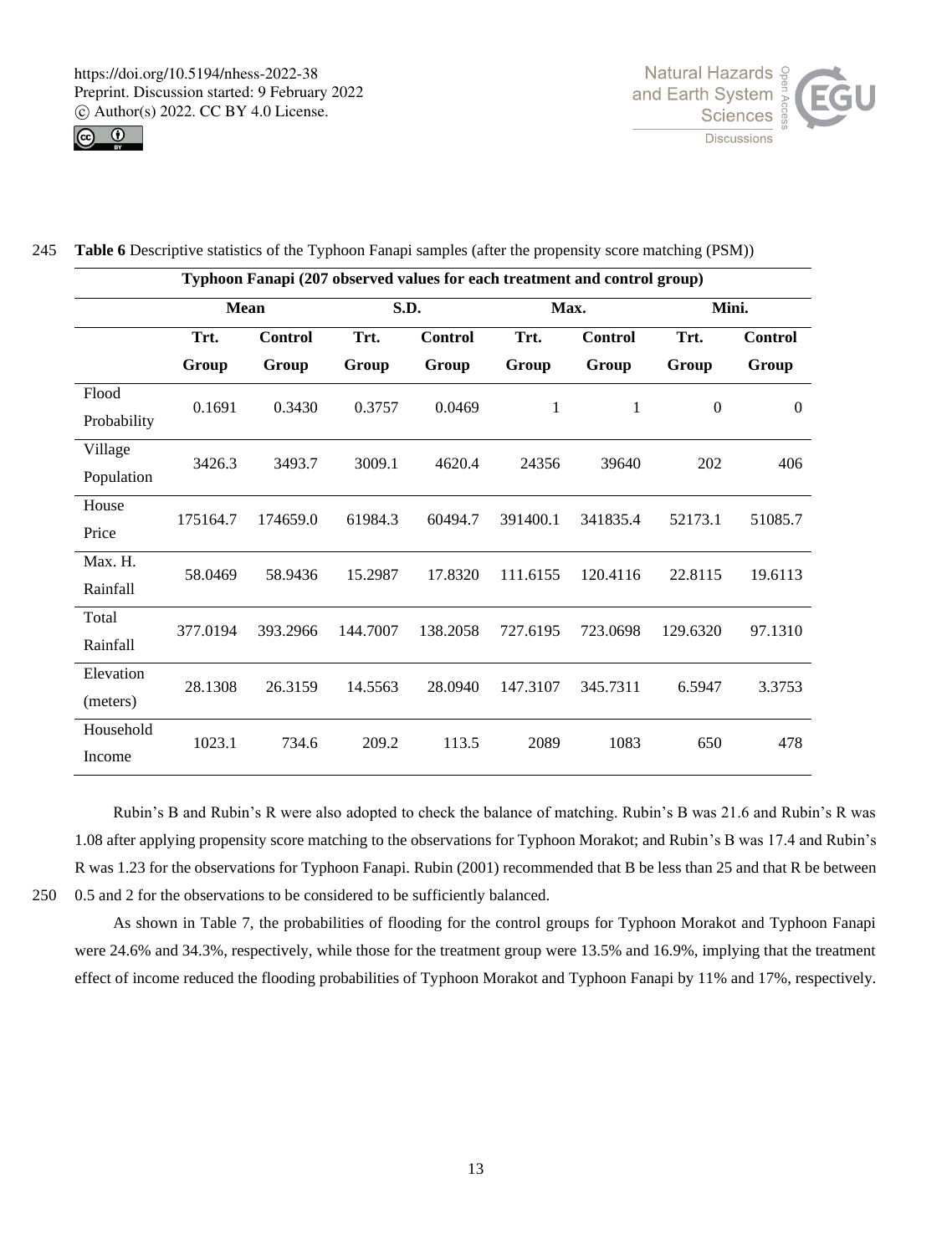



## 255

**Table 7** Propensity Score Matching (PSM) results for the top 10% high-income villages

|         | Flood                                     | prob. of the Flood prob. of the | <b>Difference</b> | T -Value |
|---------|-------------------------------------------|---------------------------------|-------------------|----------|
|         | Treatment Group (High Control Group (Non- |                                 | (Treatment)       |          |
|         | <b>Income Group</b> )                     | <b>High Income Group</b> )      | <b>Effect</b> )   |          |
| Morakot | 0.1353                                    | 0.2464                          | $-0.1111$         | $-2.33$  |
| Fanapi  | 0.1691                                    | 0.3430                          | $-0.1739$         | $-3.71$  |

## *Robustness Check*

We also examine whether any selection bias existed in the sampling of the treatment group in this study as a robustness 260 check. Since villages scoring average household incomes in the top 1% as proposed by Piketty (2015) generated too few observations, our sampling of high-income villages was expanded to include villages scoring average household income in the top 20% in the relevant city/county to observe whether PSM results would remain the same for the adjusted "high-income" group. As shown in Table 8, the difference in flooding probabilities between the high-income and non-high-income groups was insignificant in the case of Typhoon Fanapi, but still significant in the case of Typhoon Morakot. The possible explanation 265 for the difference may stem from the rainfall caused by Typhoon Fanapi being more extreme and concentrated in Kaohsiung

city, which caused some flood protection measures to fail.

**Table 8** Propensity Score Matching (PSM) results for the top 20% high-income villages

|         | of<br>Flood<br>Prob.          | the Flood Prob. of the     | <b>Difference</b> | <b>T</b> -Value |
|---------|-------------------------------|----------------------------|-------------------|-----------------|
|         | <b>Treatment Group (High)</b> | Control Group (Non-        | (the Treatment)   |                 |
|         | <b>Income Group</b> )         | <b>High Income Group</b> ) | <b>Effect</b> )   |                 |
| Morakot | 0.1908                        | 0.3068                     | $-0.1160$         | $-3.89$         |
| Fanapi  | 0.2729                        | 0.2947                     | $-0.0218$         | $-0.69$         |

#### **5. Conclusions**

- 270 This study has investigated the impact of average household income on the flooding probability of a village in an affected city/county during Typhoon Morakot and Typhoon Fanapi. The results of the logistic regression analysis show that the highincome villages had a lower probability of being flooded during Typhoon Morakot and Typhoon Fanapi. All other control variables including maximum hourly rainfall, total rainfall and elevation were, as expected, significant variables affecting flooding. In order to ensure that the treatment effect of income was random, propensity score matching was adopted to find
- 275 villages with similar characteristics. This study found that high-income villages had a lower probability of being flooded. We defined the high-income villages as villages whose average income was in the top 10% of income in the relevant city/county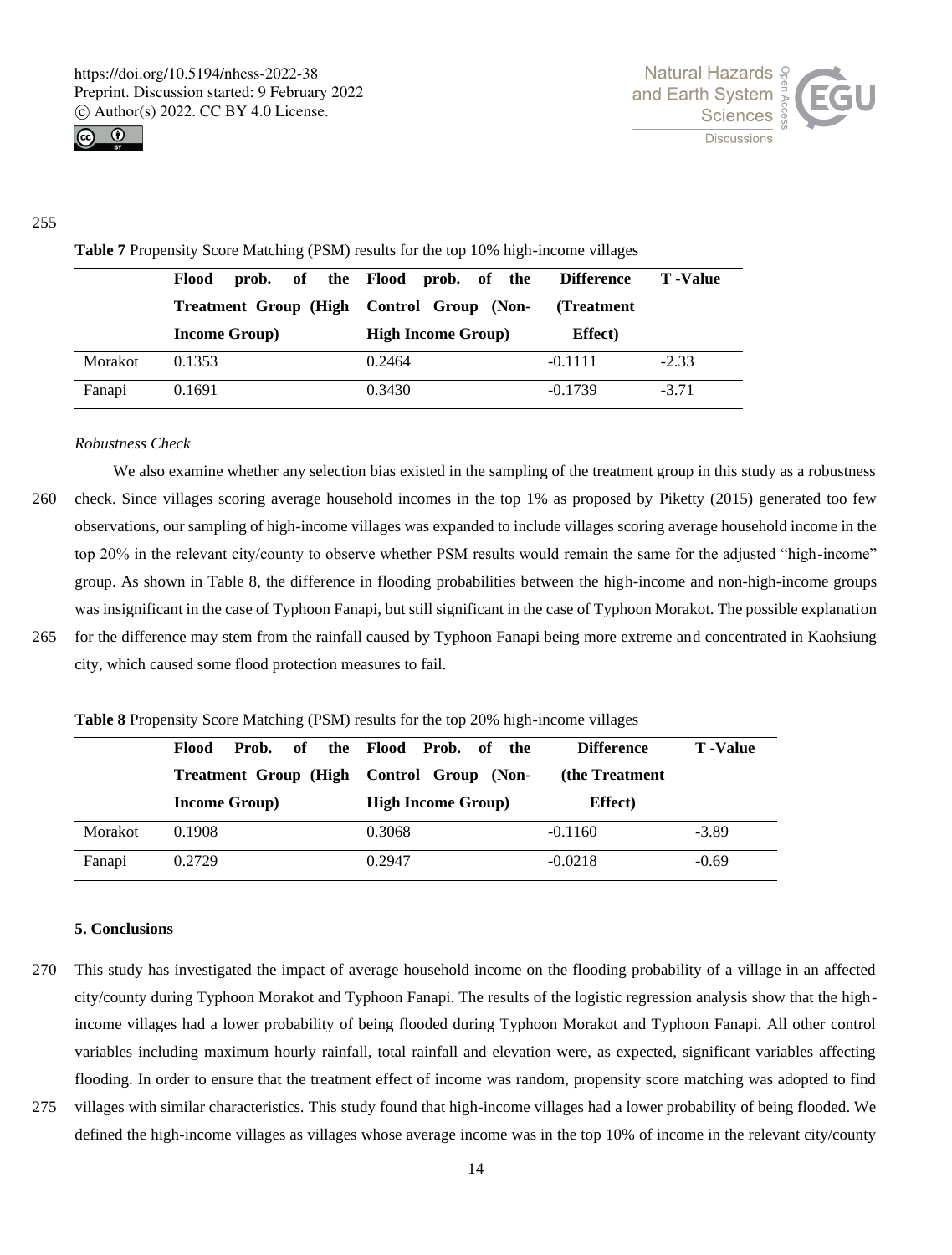



in southern Taiwan during Typhoon Morakot and Fanapi. Even after changing the definition of high-income villages to those in the top 20% of income in the relevant city/county, the high-income villages still had a lower probability of flooding during Typhoon Morakot.

- 280 These results suggest that, between 2006 and 2010, the flood risk reduction may have been concentrated in more wealthy areas, with rich people being likely to attempt to act in self-interest by manipulating policy-making processes and shifting the focus and benefits of a social welfare policy on to themselves (Orton and Rowlingson, 2007), simply because they had more political power (Rossi, 2014). An 8-year NT\$115.9 billion budget flood risk reduction project was launched in 2006. We find that, when rainfall and other environmental factors are controlled for, the 2006 high-income villages had a significantly lower 285 probability of being flooded by the heavy downpours unleashed by Typhoon Morakot and Typhoon Fanapi three to four years after the Project started. High-income people thus might have used their political power to influence the priority of flood risk reduction measures over others to protect their own communities. If, in the future, budget allocations in regard to flood management projects can be made public and transparent, they may deter untoward self-benefiting behavior.
- There were a number of limitations in this study. For instance, the data on the house price variable should have been 290 taken for the years of the Typhoons or even earlier, just like the data on the population. However, due to the insufficient records of property transactions in remote areas at that time, we used weighted averages of house prices taken from data over a span of many years, which might have differed from actual house sale prices in the years of the Typhoons. The income data covered the period from 2006 and 2016 and were used to investigate household relocation for the treatment and control groups. Even though the average household income of the flooded villages did not reveal a significant difference over this period in our
- 295 study, the results might have been different if the income data had covered a longer period. As the data used in this study were collected from the flood data for the two Typhoons, which occurred at the halfway point of the Project, the results of this study may not necessarily have held over a longer period of the Project.

# **6.APPENDIX A**

## 300 **(1) Typhoon Morakot**

Figure 1 depicts a Typhoon Morakot path map. According to global disaster events published by the National Science & Technology Center for Disaster Reduction (NCDR) in Taiwan, the Central Weather Bureau issued land warnings for Typhoon Morakot at 8am on 6 August 2009. Typhoon Morakot made landfall in Hualian on 7 August 2009 as a moderate typhoon, accompanied by strong southwesternly flows. Typhoon Morakot brought with it unprecedented rainfall in southern and eastern

305 Taiwan and caused the most davastating flooding in the past 50 years, resulting in severe flooding in Tainan, Kaohsiung and Pingtung, and mudslides on mountainous slopes. A huge landslide destroyed Hsiaolin Village in Jiaxian, Kaohsiung. A total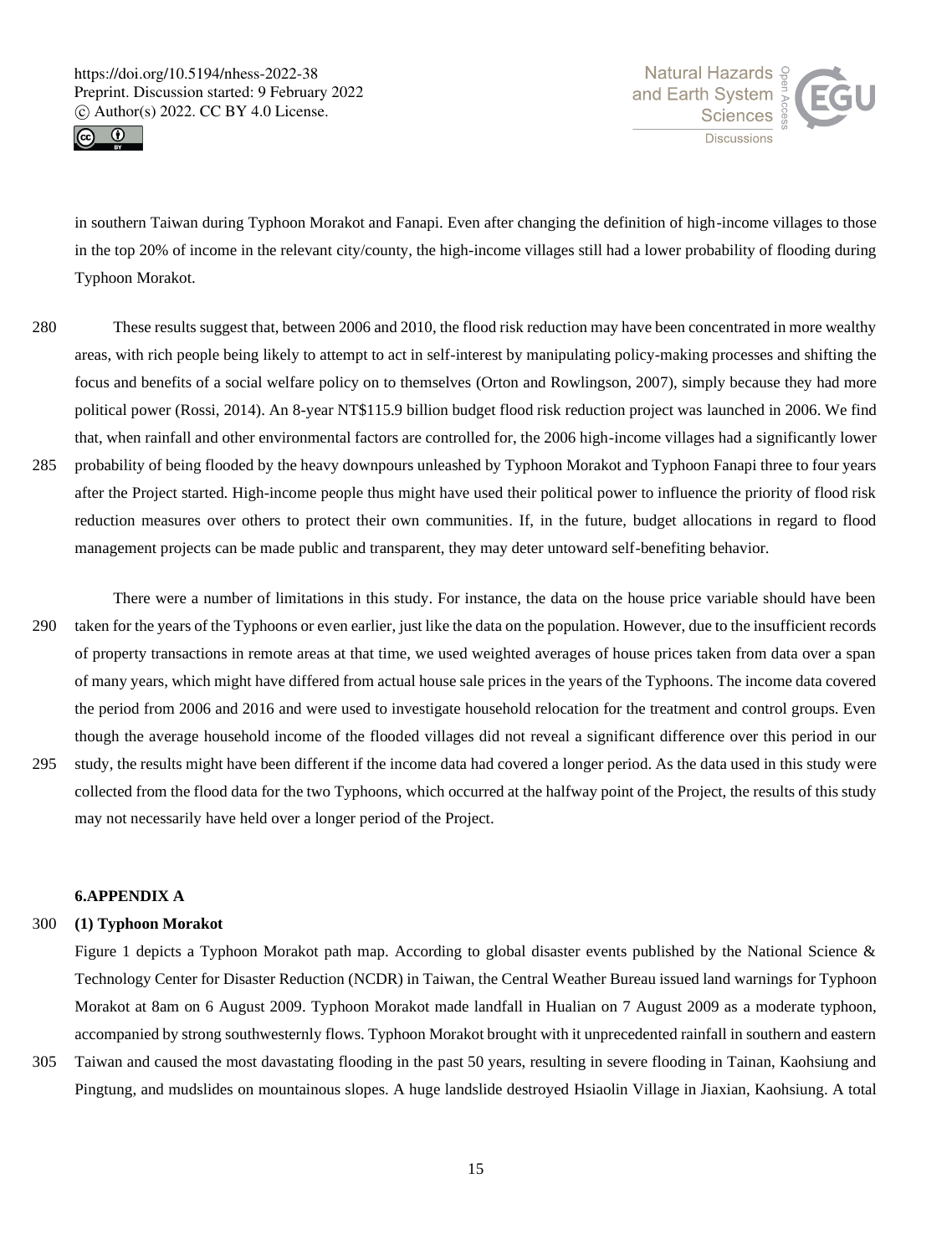



of 474 people in Hsiaolin Village were buried alive. Typhoon Morakot exited Taiwan close to Taoyuan at 2pm on 5 August 2009. The Central Weather Bureau lifted the typhoon warnings at 5:30am on 10 August 2010.

- Figure 2 shows Typhoon Morakot's accumulated rainfall from 5 to 10 August 2010. The heaviest rainfall fell in the 310 mountainous areas of Chiayi, Tainan, Kaohsiung and Pingtung. Most of the rainfall and flooding occurred on 8 and 9 August 2010. The highest accumulated rainfall of 3,060 mm during Typhoon Morakot was recorded in Alishan, surpassing all previous rainfall records in Taiwan and close to the world record. Typhoon Morakot caused an estimated NT\$90.47 billion of losses in total. There were a total of 765 square kilometers of flooded areas, including 196 bridges destroyed, 769,159 households without water, 1,595,419 households without electricity, 22,221 households without telecommunications, 516 schools with 315 building structural damage, NT\$19.41 billion in losses to agriculture, forestry, fishery and animal husbandry industries and
- private facilities, and 1,626 destroyed or damaged buildings and houses.



**Figure A1: Typhoon Morakot Path Map**

320 **Source: The Central Weather Bureau**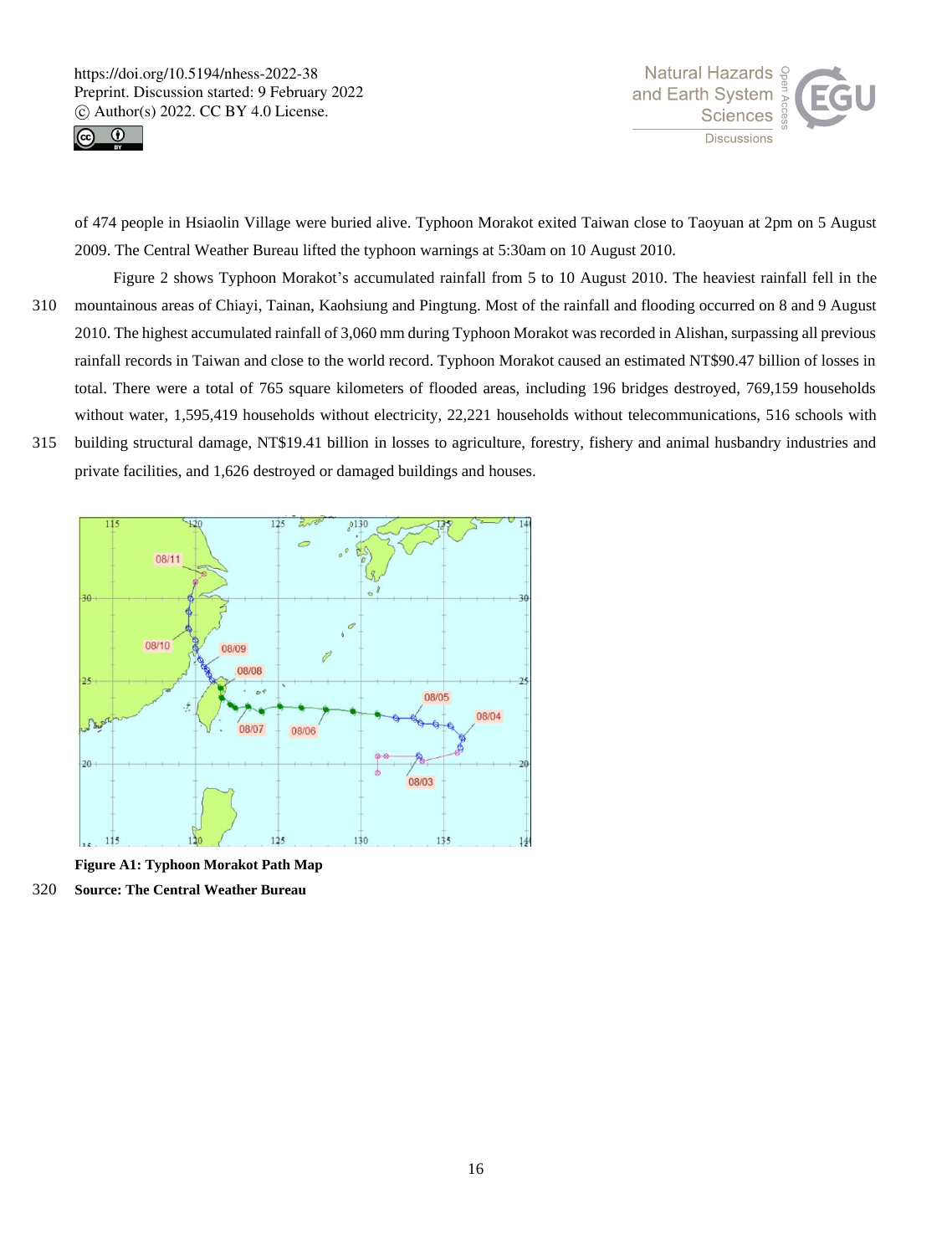





**Figure A 2: Typhoon Morakot Accumulated Rainfall Source: Global Disaster Events (NCDR)**

# 325 **(2) Typhoon Fanapi**

Figure 3 depicts the Typhoon Fanapi path map. According to the global disaster events published by the National Science & Technology Center for Disaster Reduction (NCDR) in Taiwan, the Central Weather Bureau issued sea warnings at 11:30 pm on 17 September 2010. Typhoon Fanapi made landfall in Fengbin Township, Hualian County at 8:40am on 18 September 2010 as a moderate typhoon and exited Taiwan from Qigu District, Tainan City at 6:00pm on the same day. Taipower 330 calculated that Typhoon Fanapi caused almost NT\$21 billion in losses in total, including power cuts for 905,000 households, two deaths, one serious injury, 110 light injuries, the forced relocation of 6,172 individuals to shelters, 160,000 evacuees, 37 road disruptions, and almost NT\$2.1 billion in losses to agriculture, forestry, fishery and animal husbandry industries and private facilities. Even though the damage caused by Typhoon Fanapi was less severe than that wreaked by Typhoon Morakot, as Typhoon Fanapi did not linger in Taiwan as long, Typhoon Fanapi managed to cause flooding in many areas of Tainan,

335 Kaohsiung and Pingtung due to the heavy rainfall, as shown in Figure 4. The main rainfall and flooding caused by Typhoon Fanapi occurred on 19 and 20 September 2010.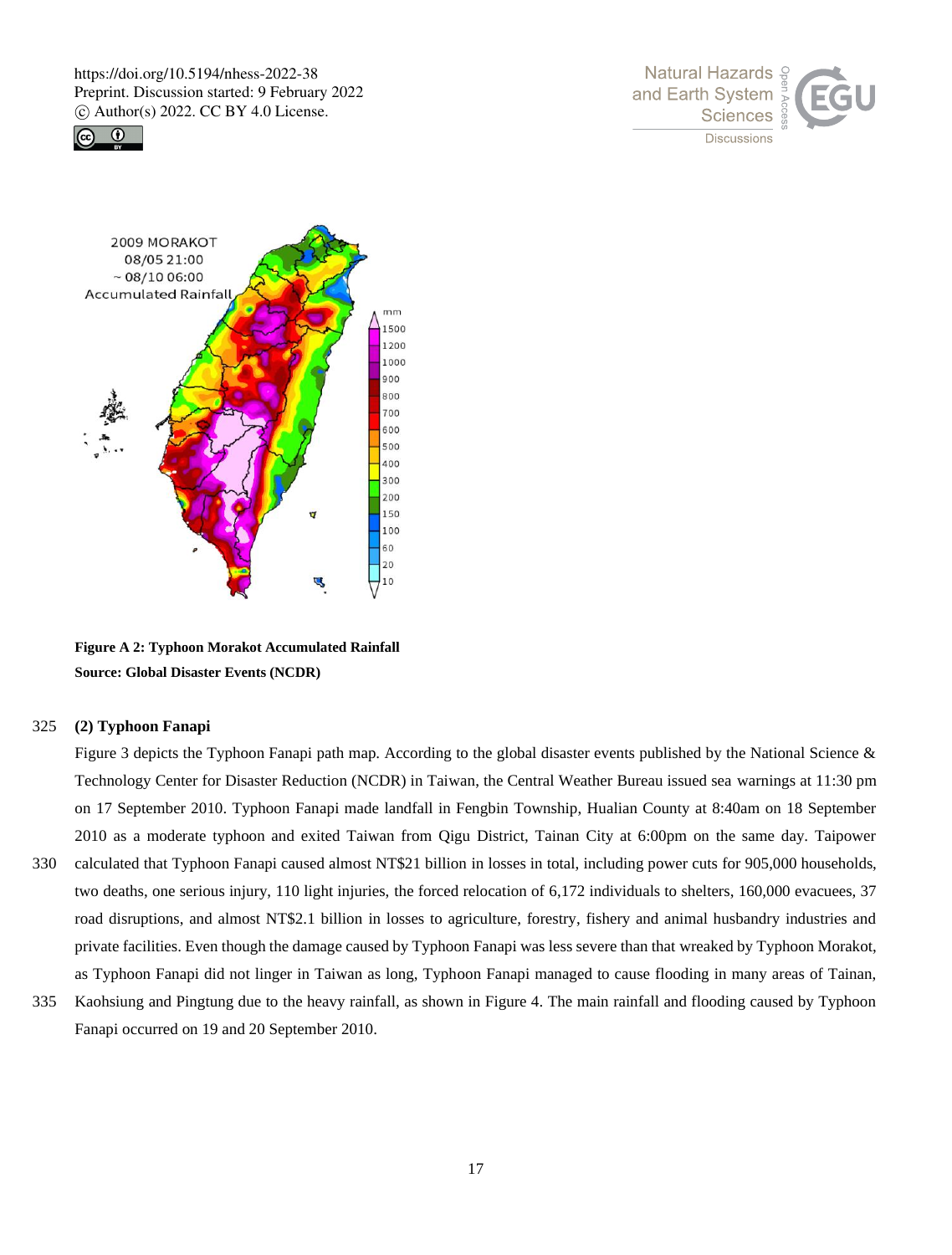





**Figure A3: Typhoon Fanapi Path Map**

340 **Source: The Central Weather Bureau**



**Figure A4: Typhoon Fanapi Accumulated Rainfall Source: Global Disaster Events (NCDR)**

345

# **Code availability**

The code for this study (logistic regression and propensity score matching) is available on request.

# **Data availability**